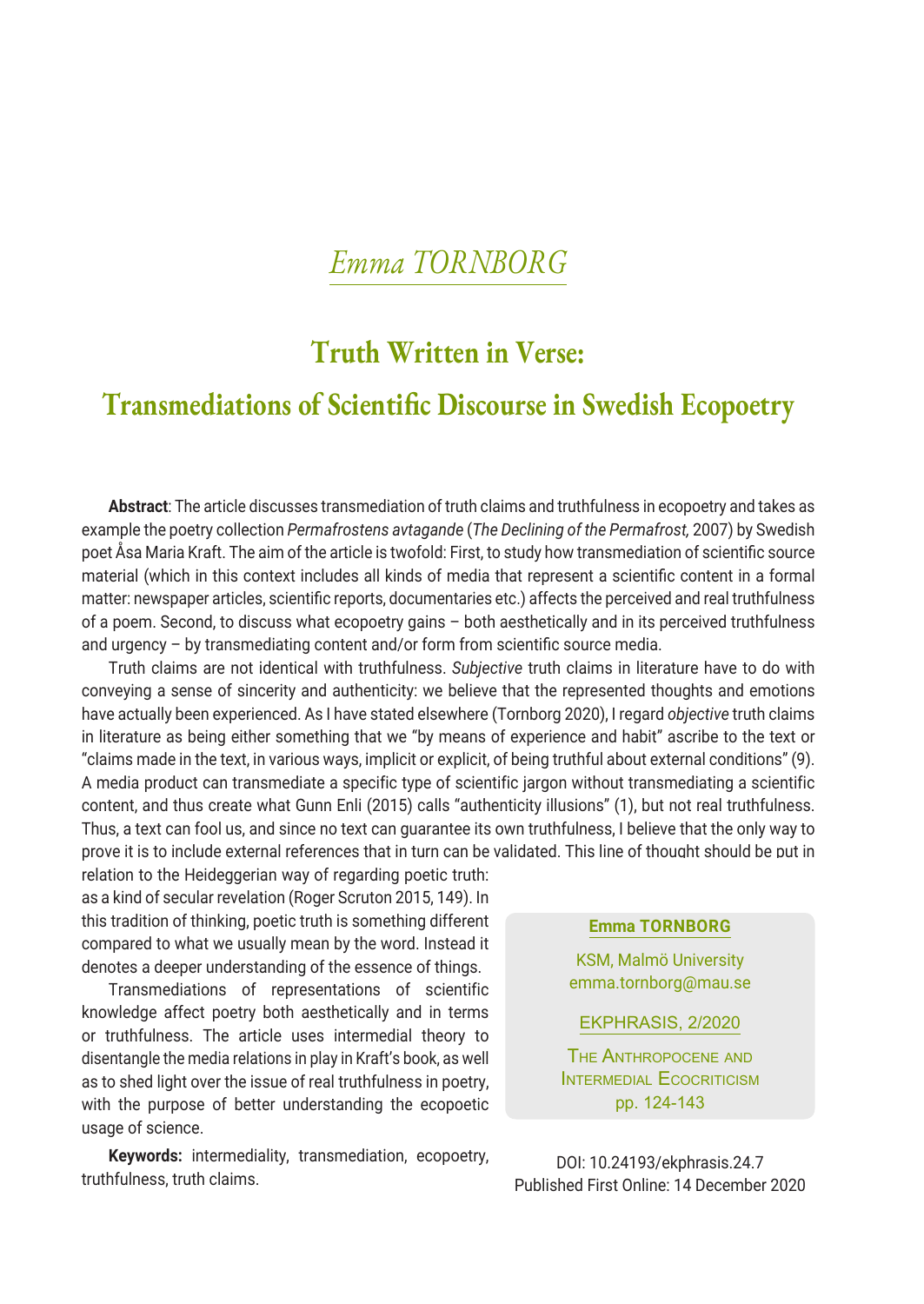#### **1. Introduction**

In her article "'Ichtyologue': Freshwater Biology in the Poetry of Ted Hughes", Yvonne Reddick (2015) asks if perhaps not enough attention has been given the relationship between science and ecopoetry:<sup>1</sup>

Contemporary ecocriticism has examined the cultural values inherent in science, interrogated its limitations, and posited how other forms of discourse can interact with it, but perhaps not enough attention has yet been paid to the often key role that science and scientific discourse play in inspiring ecopoetry. (264)

The interrelations between ecopoetry and the natural sciences are multifaceted and range from mere inspiration to complex transmediations. Examining these different types of relationships can help us to better understand the many ways that different media successfully can convey ecological issues. In the present article I have chosen to examine the intermedial aspects of the connections between science and poetry, thus combining ecocritical and intermedial methods. More concretely, this means that I regard the presence of scientific characteristics in poetry as a form of transmediation, from various scientific source media – which I define as factual sources mediating a natural scientific content in a formal manner, including scientific reports, articles and journals, non-fiction books, documentaries, news programs, newspaper articles, etc. – to a target medium: a poem.

Ecopoetry, with its roots in the Romantic era and its preoccupation with nature poetry, has in our present time become increasingly focused on ecological crises. The perspective is often post humanist and ecocentric, informed, among other things, by the Anthropocenic discourse. It is no wonder that the thematic turn from traditional nature poetry's escapist dreams of an untouched nature (which of course did not lack insights into the impact that man has on the planet) to an acute awareness of an imminent ecological disaster, deeply must affect both theme, motive and form of modern ecopoetry. The activist approach that we can see in ecopoetry from the seventies and forward is rooted in the insights emanated from the environmental movement that began in the 1960s and 1970s. Here Rachel Carson's *Silent Spring* from 1962 plays an utterly important role in spreading awareness about the consequences of using pesticides such as DDT. Ecopoetry can be propagandistic in different ways, for example by explicitly asking the reader to act in one way or the other. Another approach for poets to call for action is to include scientific facts in their works in an effort to convince the readers that the threat is real, and that change is necessary. Propagandistic features in poetry are not unproblematic from an aesthetical point of view, since poetry, in the view of most critics since the Modernist era (see for example the French Symbolists and the German Expressionists), is supposed to be ambiguous, symbolic and multivalent. There are periods in modern history where poetry has taken on overtly political features,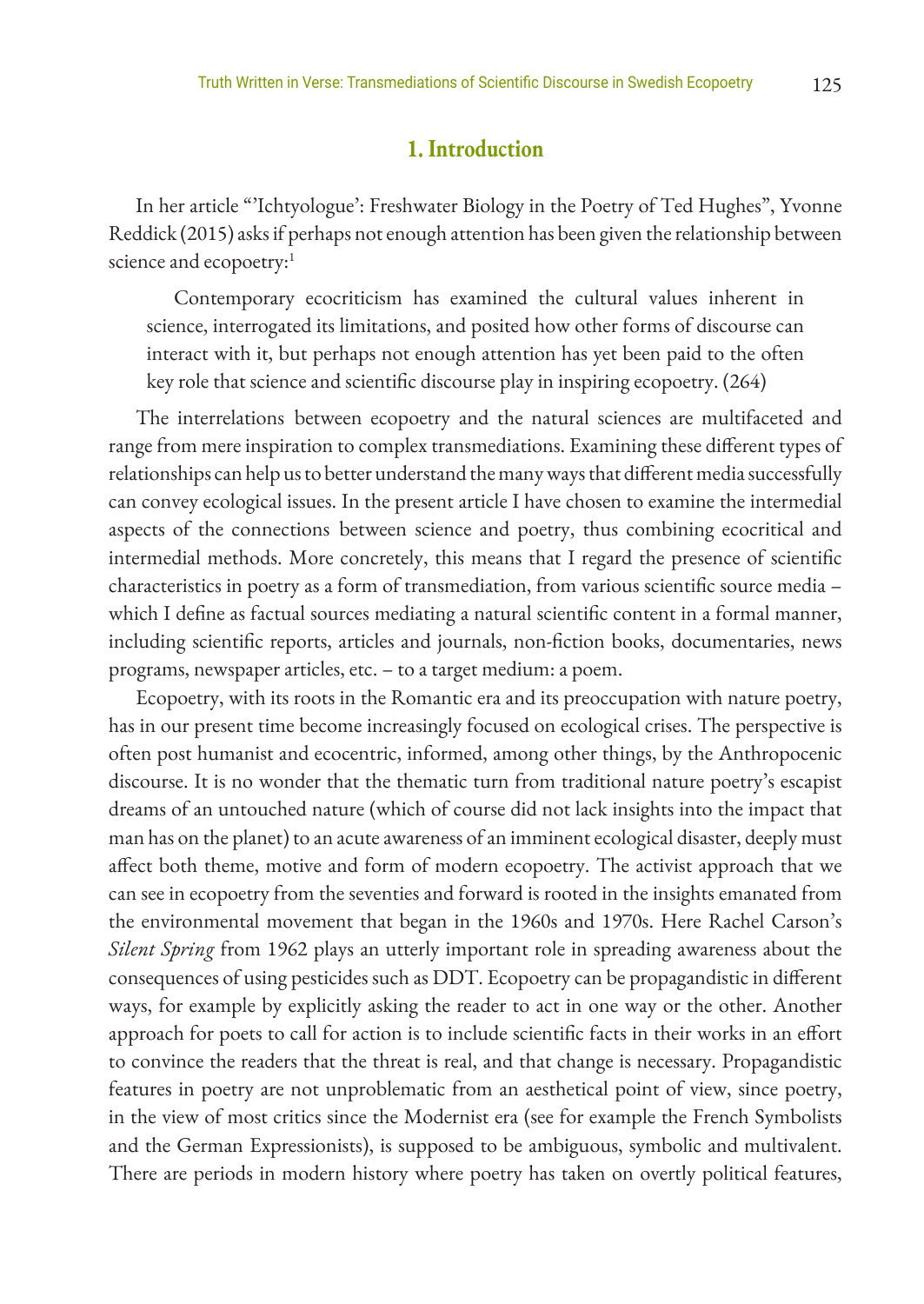for example Swedish poetry from the Sixties and Seventies. A lot of poetry from that time comes across as obsolete today and furthermore, is held in quite low regard among critics. However, a poem can be politically motivated, and it can contain scientific facts, without being considered propagandist. Reddick (2015) states that

[t]he question of whether or not scientific data should be included in ecopoetry remains problematic. In the opinion of the present critic, if scientific data can be deployed in a way that adds to the aesthetic value of the poem without sounding propagandist, it can enhance the quality of the writing in a startling and unsettling way. (265)

Thus, if scientific data can enhance the multivalency of the poem instead of reducing it, including such data can result in a win-win situation: the poem becomes aesthetically interesting as well as potentially informative about factual matters.

Poetry can relate to and communicate with natural science in many different manners and on many levels, for example in the themes and motives of the poem. The relation to natural science can also affect the poem's form, structure, and stylistics, which we will see in the analyses. This article explores the merger from an intermedial perspective and discusses how it influences our understanding and interpretation primarily of the poem, but to some extent of the scientific source material as well. A key concept is *truth claims* and the article investigates whether or not truth claims can be transferred from the source medium, for example a scientific report, to the target medium, a poem, thus making it scientifically trustworthy, that is, truthful in an objective, positivistic sense.<sup>2</sup> If that is the case, is it correct to assert that texts can prove their own truthfulness by means of transmediation? Another question is how this transfer affects themes and motives as well as the form of the poem. What does ecopoetry gain – both aesthetically and in its perceived truthfulness and urgency – by transmediating content and/or form from scientific source media?

The article begins with an explication of the poetic and the natural scientific/factual discourses respectively, and why it is relevant to examine their interrelations. Thereafter I discuss truth claims, the difference between subjective and objective truth claims, and how a text's genre, form, structure and stylistics can function as truth claims. This is followed by examinations on how different kinds of transmediations of content and form from scientific source media result in different types of truthfulness in poetry. The article's last section contains a longer analysis of a poem and a poetry collection by Swedish poet Åsa Maria Kraft.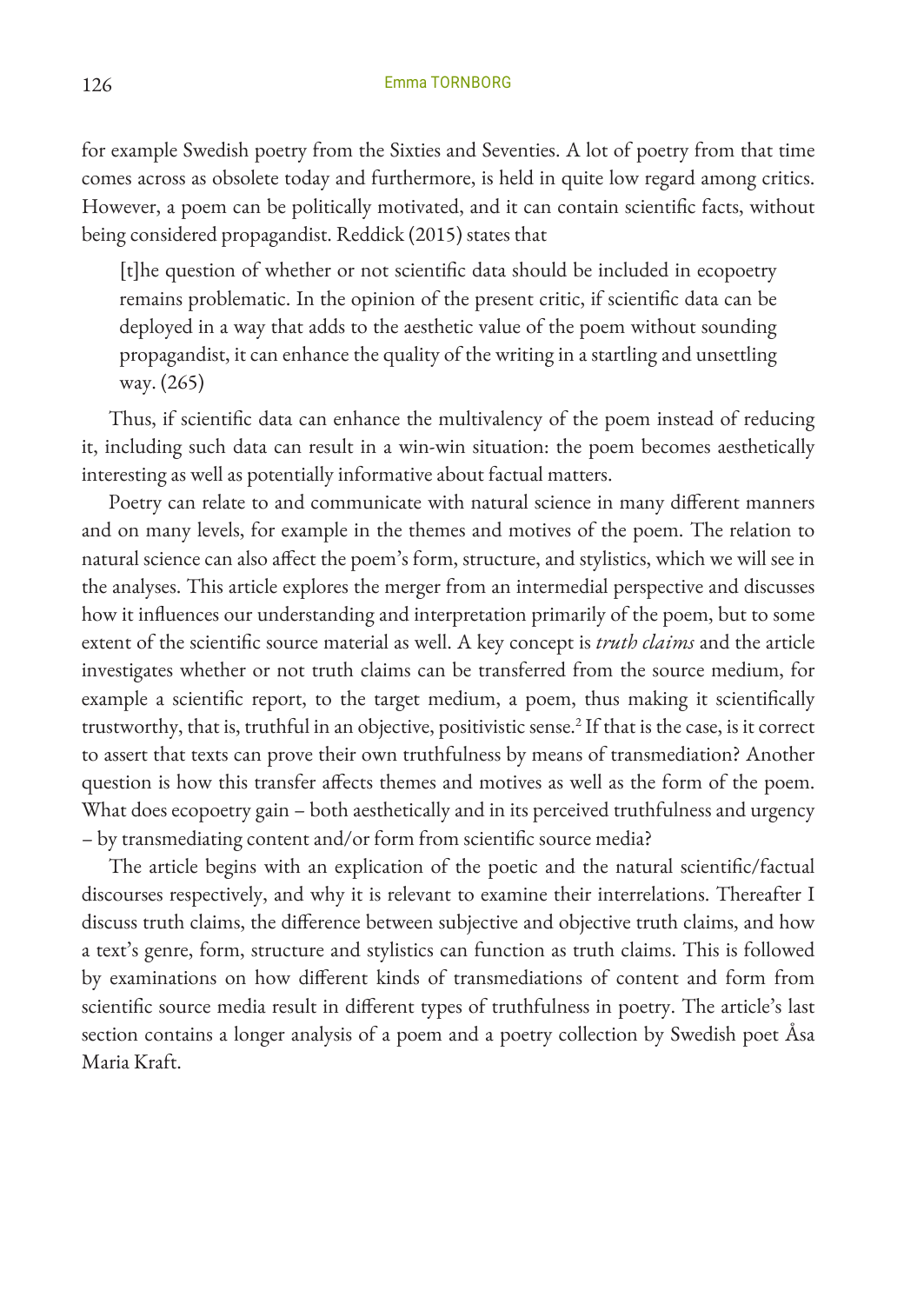#### **2. Transmediation from Scientific Media to Poetry**

One way of regarding the manifestation of natural science in poetry is as the result of a transmediation from scientific source media to the poetic target medium. Transmediation is a term that denotes a process of transfer of content, meaning, structure or other characteristics, from one medium or media product – for example a novel – to another – for example a dance (Lars Elleström 2014). This transfer is often thought of as taking place between qualified media. According to Elleström (2014), there are two qualifying aspects of media:

The first of these two qualifying aspects is the origin, delimitation and use of media in specific historical, cultural and social circumstances. This may be called the *contextual qualifying aspect*. Modal combinations and blends can be performed in very many ways and often there is no manner of automatically deciding, on the basis of the modal properties, where the limits of a medium are to be found. That can be determined only by way of investigating historically determined practices, discourses and conventions. (---) The second of the two qualifying aspects that define media includes aesthetic and communicative characteristics. This may be called the *operational qualifying aspect*. There is a strong tendency towards treating a medium as *a* medium, or an art form as *one* form of art, only when certain qualitative aspects can be identified. Such aspects are, of course, not eternally inscribed but formed by conventions. (24f.)

Qualified media are composed of different basic media – media that according to Elleström (2014) are "defined by their modal properties" (5) and not by their historical and cultural contexts. For example, the basic medium of novels and poems is visual text, and film consists of the basic media sound and moving images. However, media products can be based on the same modality modes and still belong to different qualified media. Elleström (2014) exemplifies by using two different media; academic article and poetry (89). Normally, they both consist of printed, verbal text on paper, but they are qualified in different ways: historically, contextually, operationally etc. Therefore, transfers between a scientific article and poetry can be termed transmediations even though they do not consist of different basic media.

Despite their different qualified properties, poetic and scientific media are not absolute, unchangeable categories, totally detached from each other. The natural sciences and how they were mediated to the public and the scientific community two hundred years ago were very different from the natural sciences and their mediations today, and much of the poetry written today would not have been recognized as poetry two hundred years ago. All kinds of media borrow traits from each other and are influenced by one another. As I have previously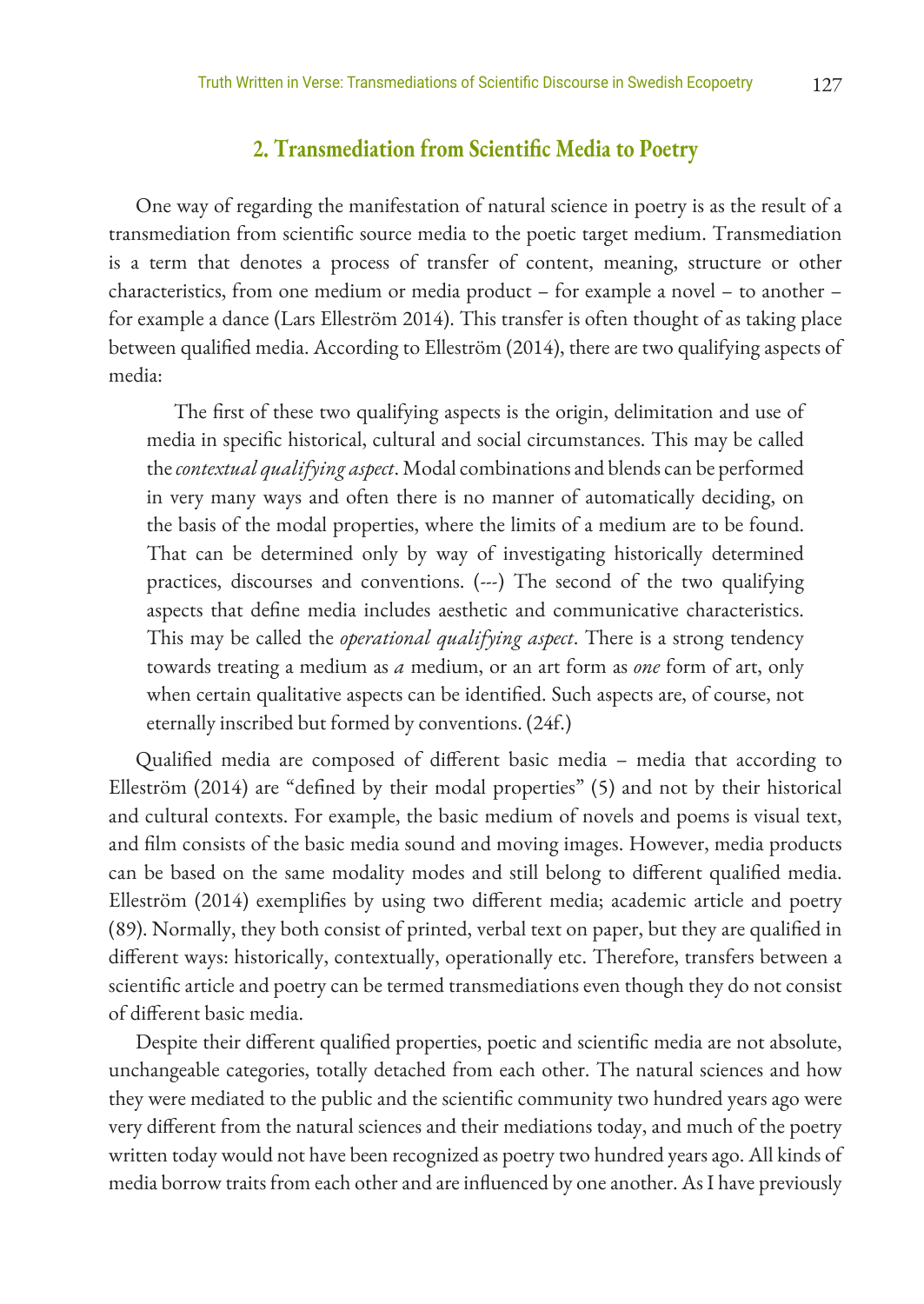noted (Tornborg 2019), poets belonging to the avant-gardist, modernistic tradition, for example the Objectivists, the Concretists and to a certain degree the Imagists, experimented both with poetic form and content. They introduced new themes and motives that were not previously associated with poetry, and thus changed the view on what poetry could be. Their contemporary avant-gardist successors continue this tradition, constantly challenging media borders.

This raises the question: If the boundaries already are blurred and no category is stable, is it meaningful to even discuss a merger? The answer lies in the qualifying aspects of the two media types: Despite the constant mixing of media, we still associate, and have always associated, scientific media and poetry with different properties historically, contextually and aesthetically, even though the properties have changed. One of the most important differences for this discussion is the kinds of truth claims we ascribe to each media type. This has to do with both the contextual and the operational qualifying aspects. Historically we can see that science and poetry mostly have been treated as opposites, where science has been given the role of providing us with objective knowledge about the outer world. Natural scientific propositions are based on empirical observations that can be verified or falsified. Poetry on the other hand, has been associated with the representation of subjective experiences of the inner world at least since the eighteenth century. Even when a poem has scientific or documentary themes and motives – traditionally non-poetic topics – they are given symbolic values and are taken as meaning, in fact, something else:

[i]n literary criticism, for example, the classic argument against a historical method in criticism has been that facts in poetry are not like facts in history: a fact is a fact in history (whether we mean by the term "history" the historical event or the historical text), but in poetry facts transcend any one-to-one correspondence relation. In poetry facts are taken to be multivalent, or as we sometimes like to say, symbolic. They are open to many readings and meanings, and any effort to explicate them by a historical method, it is believed, threatens to trivialize the poetic event into a unitary condition. (Jerome J. McGann (2002, 223)

McGann describes the traditional attitude towards poetry, an attitude that can be found for example in Paul Ricœur's (1985) description of the scientific and poetic discourse. Ricœur asserts that the aim of scientific discourse is to eliminate the ambivalence of language while the poetic discourse strives to uphold it. This is traditionally and historically how scientific and poetic communication have been understood, and often how they actually have functioned.

In conclusion, poetic and (natural) scientific discourses are qualified in very different ways and scholars and laymen readers alike perceive that they are incompatible quantities, meaning that they are essentially different in both form and content. Even though there are rarely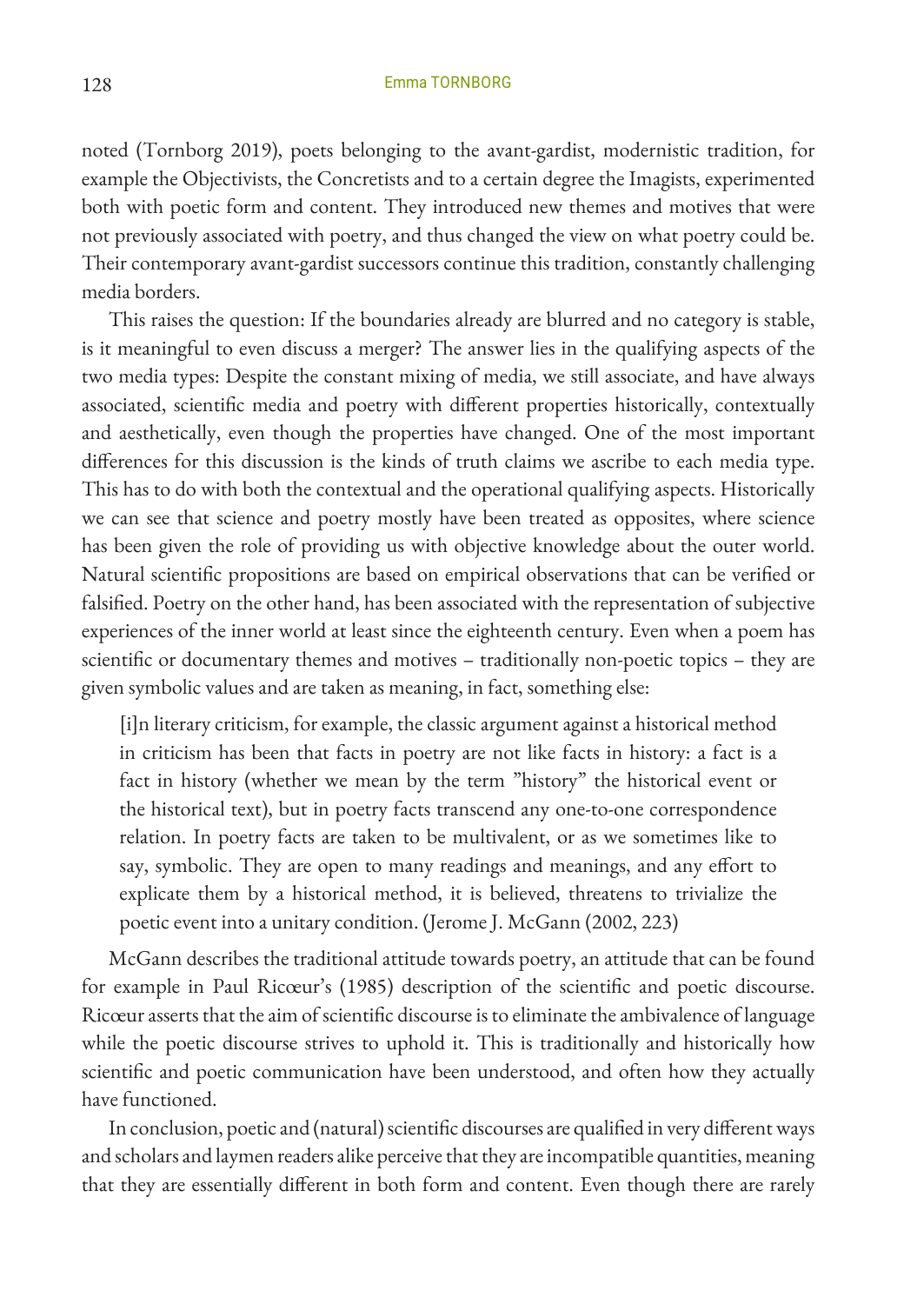any essential properties when it comes to media, the two discourses, or communications, are in practice quite different both regarding form, purpose, content and context. However, mixed together they have the potential of successfully adressing ecological issues in a manner that meet both aesthetic and scientific demands.

## **3. Truth Claims**

Francis Phil Carspecken (1996) distinguishes between subjective and objective truth claims3 : "Subjective truth claims are claims about existing subjective states (I/you are feeling such and such; I/you think such and such; I/you are being honest, etc.). (---) Objective truth claims are claims that certain objects and events exist (or existed) such that any observer present could notice them" (20). Thus, objective truth claims are claims to objective truthfulness, whereas subjective truth claims are claims to subjective truthfulness. Georgia Christinidis (2013) connects subjective truth claims to authenticity: "the choice to sincerely represent one's subjective reaction to outside events can be termed 'authentic'" (35). In her view, authenticity in literature designates "the fictional representation of subjective responses to external events" (35).

The difference in truth claims has a lot to do with genre and context, as Gunn Enli (2015) explains: "Mediated authenticity is crafted via a consistent use of genre features and conventions for mediated communication. Trustworthiness of mediated content is often evaluated on the basis of previous experiences with the media" (136f.). Previous experience allows us to associate certain kinds of media with certain kinds of relations to the truth. News media, for example, have traditionally been treated as objectively trustworthy: "The news media are expected to serve audiences as citizens; to inform and enlighten them" (Enli 2015, 4). A scientific article has even stronger claims to truthfulness in comparison with news programs on television and radio or in newspapers. This has to do, among other things, with the conventions of the medium of scientific journals, where all assertions made in the text must be supported by references to earlier, already validated research. If the assertions are based on tests and experiments, these must have a high repeatability. However, as we will see, scientific articles are not always trustworthy on an objective level. Honest mistakes can be made, such as typing errors or errors in the conducted research, but articles can also be fraudulent. Even when we know this to be the case, we presume a scientific article to be trustworthy when we read it. This is not the case with poetry. As Dennis Rasmussen (1974) argues:

Perhaps the safest generalization that can be made concerning prepositional truth in poetry is that poetry may use prepositional truth as material, but it appears that we cannot expect that poetry will always offer, or even try to offer, true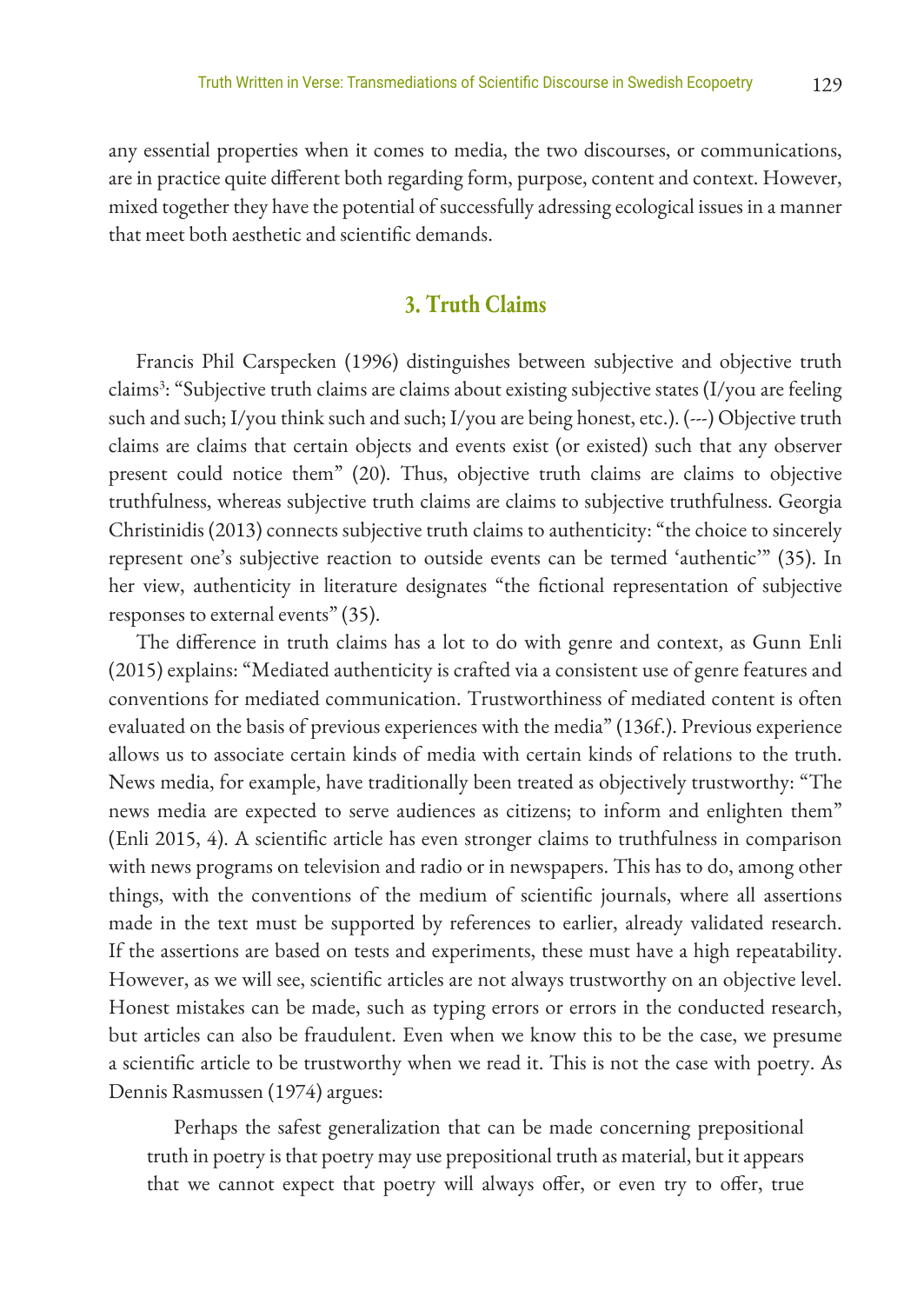propositions. A poem may contain any combination of true and false propositions, depending on the poet's artistic purpose. (15)

On the other hand, poetry is normally understood as being authentic in Christinidis' (2013) sense, although, as she points out, "the 'authenticity' of literary texts is necessarily a construct" (36). Barbara Herrnstein Smith (1971) shares this view:

The statements in a poem may, of course, resemble quite closely statements that the poet might have truly and truthfully uttered as an historical creature in the historical world. Nevertheless, insofar as they are offered and recognized as statements in a poem, they are fictive. (271)

The fact that poetic statements are fictive, since they are uttered in a context of fiction, does not, however, mean that they are dishonest. For T.S. Eliot and other critics in his tradition, sincerity is necessary for the poem to be successful. Roger Scruton (2015) explains this view:

[p]oetry succeeds when it is sincere, true to the sentiments that it claims and which command our respect; it fails when it lays claim to sentiments that it fails to encompass, because its words are false, banal, or empty. For example it may be composed of expressions which are borrowed, assumed as a matter of convention, riddled with clichés, so as to claim a grandeur or seriousness which it does not attain. The distinction between the true and the false in poetry is, on this view, the distinction between true and false sentiment, between real emotion and 'faking it'. (157)

Martin Heidegger also saw some kind of truthfulness as a prerequisite of successful poetry. Great art in general, and great poetry in particular, reveals a more original and intuitive type of truth compared to scientific facts: "For Heidegger poetic description is truth whereas the scientific description actually moves away from this truth" (Rachel Coventry 2017, n.p.). Scruton (2015) describes Heidegger's view on poetic truth as a kind of revelation: "He is writing about a *revelation*, in which things come before the conscious mind in a way that shows what is otherwise hidden" (149).

Both these positions – poetry as true on a deeper level and poetry as authentic and sincere – can be connected to subjective truth claims, which in turn – obviously – are connected to subjective truthfulness. A poem that treats existential subjects such as life and death, love etc. can be regarded as truthful, both in the Heideggerian understanding and in terms of sincerity. A poem with an "I" – a poetic persona – that conveys subjective thoughts and observations about feelings or existential matters, can be perceived as authentic without making explicit truth claims. Furthermore, if readers are encouraged (for example by the publishing house or by literary critics) to make a biographical connection between the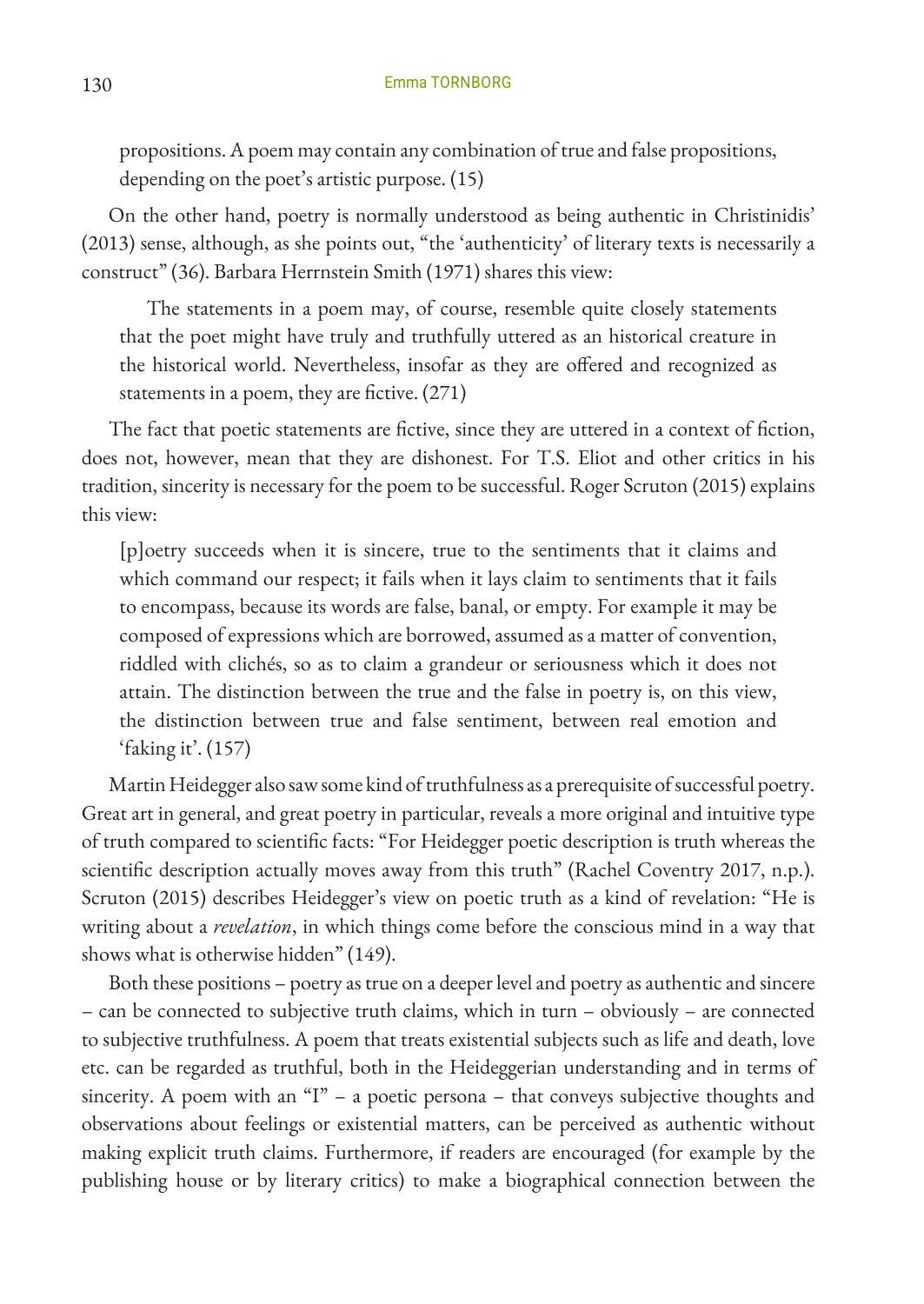poetic persona and the poet, there is a strong possibility that they will perceive the poem as authentic. This is more often the case with texts written by female or immigrant authors, which implies that the claims in these cases are enforced by a prejudiced audience, which is encouraged to do so for marketing reasons rather than made by the authors, and that the claims are based not on earlier experience with similar texts but on a biased view of these authors and their texts.4

### 3.1 Transmediation of Form and Illusions of Truthfulness

It has been said that "no written text can guarantee its own truthfulness" (see for example George Aichele, 2007, 308). If you think about it, it makes sense. We can choose to believe that a text with explicit truth claims is truthful, but we only have its own word for it. And texts can lie. Having truth claims is not the same thing as being truthful, and the structure and stylistics of a text can make us interpret it as objectively truthful when it isn't. For example, we might be more inclined to take statements in a formally written text as facts compared to statements made in a text that appears to be subjective, sentimental or surrealistic, simply because we are used to encounter facts in formal texts. In her discussion of "mediated authenticity" Enli (2015) describes how visual media such as television use photoshop, lightning and similar tools to create what she calls "authenticity illusions" (1), and this concept can be used in our context as well. An illuminating example is one of the fake scientific articles written by Peter Boghossian, professor of philosophy and mathematician James Lindsay, published in respectable journals. Their objective, inspired by the Sokal hoax, was to expose what they saw as the ideological bias of gender studies, and the article, "The Conceptual Penis as a Social Construct" (2017), was published in *Cogent Social Sciences* after a blind peer review. According to the authors themselves, the content was completely nonsensical: "After completing the paper, we read it carefully to ensure it didn't say anything meaningful, and as neither one of us could determine what it is actually about, we deemed it a success" (Boghossian and Lindsay, 2020, n.p.). The authors claim that one reason why it was published is that it fit ideologically into the field they criticized, but also because it "looked the part". Had it not been structured like a scientific article both formally and stylistically, their hoax would never have succeeded. According to Mike McRae (2018), "[t]he research was a complete sham, and the paper's wording reflected the convoluted, dense language they associated with the field" (n.p.). In one paragraph, Judith Butler was cited, but the quote was not complete and furthermore merged with the word "penis", which obviously resulted in a completely new and totally nonsensical sentence. In other words, *form*, *vocabulary* and *stylistics* were familiar to the scholars of the field they were mocking, even though the authors exaggerated the usage of academic jargon and mixed the terms and concepts in a way that made the *content* incomprehensible.5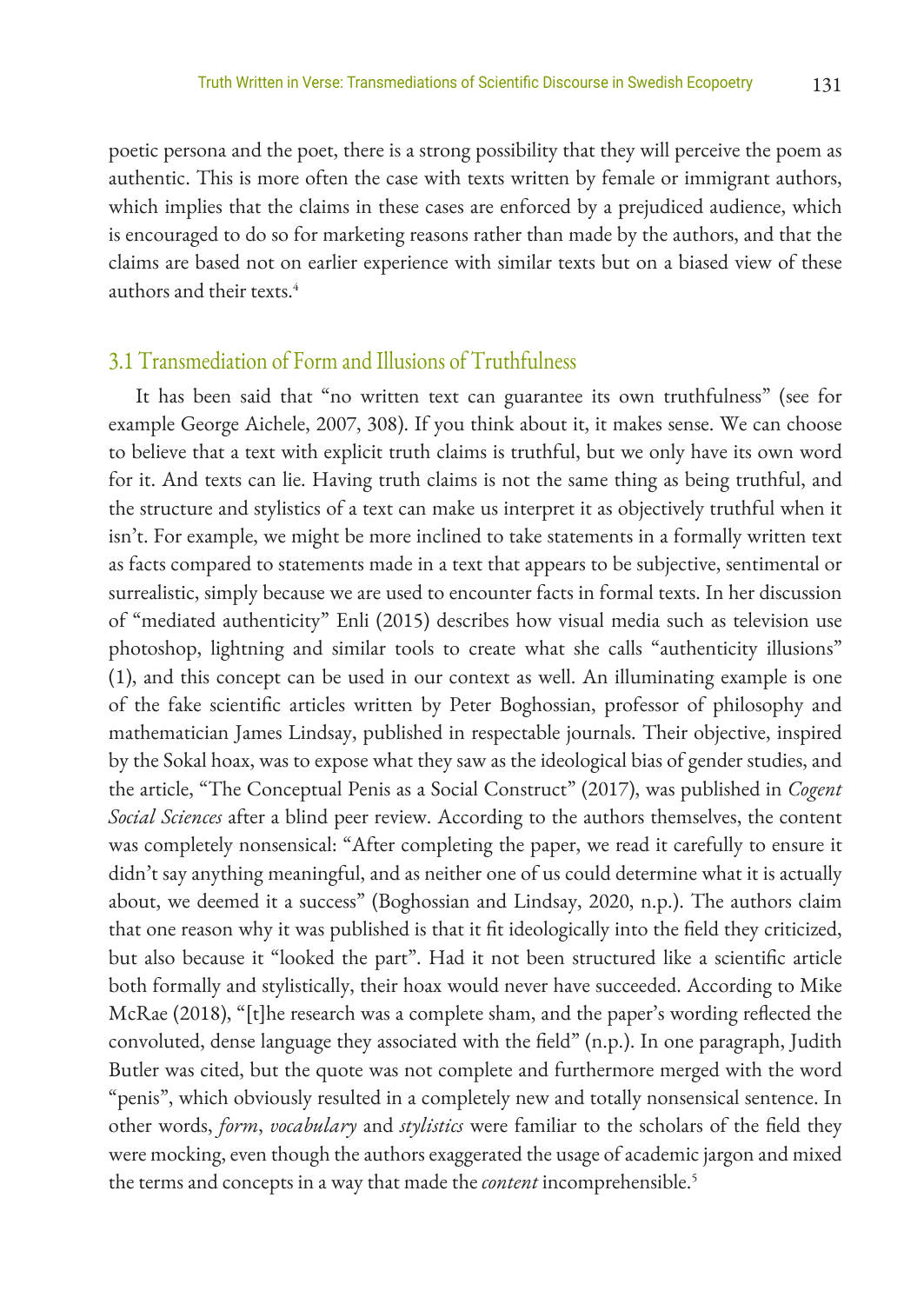#### 132 Emma TORNBORG

I have included this example to show how important stylistics is for our preunderstanding and expectations of a text's truthfulness. A corresponding event took place in Sweden in 1946 when a poetry collection named *Camera obscura* was published under the name Jan Wictor, which was a pseudonym for the two authors Lars Gyllensten and Torgny Greitz. As it turned out, the explicit intention of the authors was to show that anyone could write modern poetry. In other words, they adapted a poetic jargon and literary devices that were popular at the time, just as Boghossian and Lindsay claim that they did in their article. Gyllensten and Greitz thus made subjective truth claims, but they lied: there was no authenticity in the collection, no lived experience, no sincere emotion and no attempts to explore the essence of our existence. Therefore, the poetry collection was not subjectively truthful.

We do not usually expect or demand objective truthfulness in poetry. However, when we come across something that presents itself as a scientific fact in a poem, I hypothesize that we are more inclined to believe that it is objectively true if the stylistics of the poem matches the proposition. By being non-lyrical and unrhymed, and by using technical terms and scientific jargon but little or no imagery, a poem can make objective truth claims.<sup>6</sup> Still, it is only a claim, and not truth in itself.

## **4. Transmediation of Content as Subjective Truthfulness**

To a certain degree, transmediation of content transforms it and sometimes it can be difficult to identify the source medium or media. In some cases, it might even be difficult to separate a transmediation from mere inspiration. However, I suggest that if a scientific discourse containing actual facts occurs in the poetic target medium, a transmediation has taken place. Even if the closest source medium is another poem, or a novel, or a Sci-fi movie, the primary source medium (the original medium in the transmedial chain), is some kind of scientific medium since that is where these notions first appear. A transmediation is not always, or even most of the time, a simple process where something is transferred from A to B. It might be a transmediation from A to B to C to D, or from A, B and C to D. Media are always involved in transmedial processes in a dynamic, reciprocal and complex network, as for example Regina Schober (2013) and Elleström (2014) convincingly have argued.

A poem can transmediate a scientific fact or phenomenon and represent it poetically just as science fiction represents it in prose. The poem can in these instances function as a translator that adapts scientific concepts and notions that are hard for us to grasp into a language where we understand it on a more intuitive or emotional level, for example by means of metaphors, symbols and other types of visualizations. Daniel P. Donaldson (2001), whose research focuses on geographic education, discusses how poetry can add to the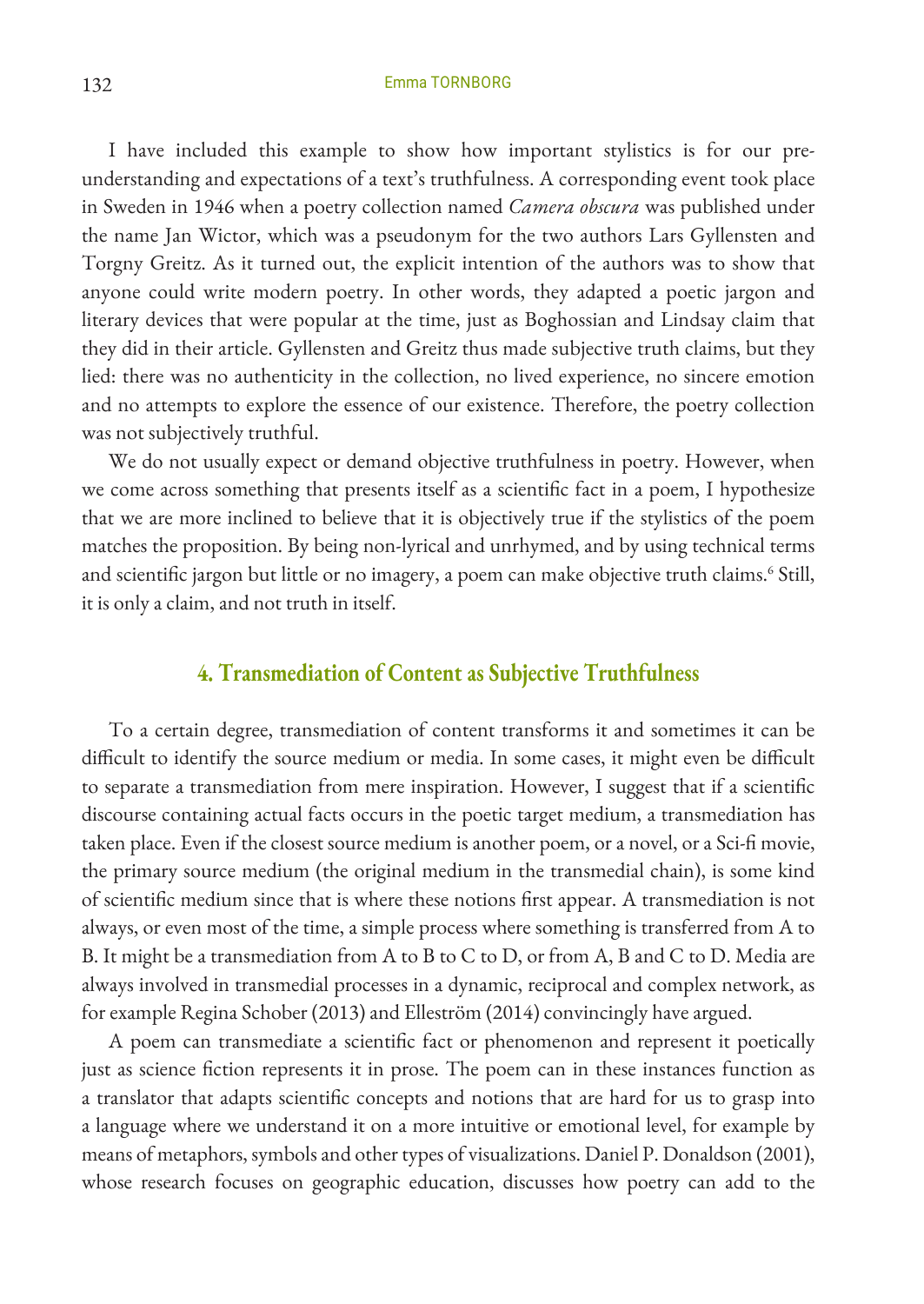understanding of a natural phenomenon:

While the empirical elements of the winter season might be reasonably clear, a deeper comprehension of the sensory nature of "winterness" would often be absent. Poetry can add significantly to one's understanding of winter. How is winter a mosaic of elements in which humans exist rather than simply a season of cold and a collection of meteorological measurements. (25)

What Donaldson is aiming at is the often-mentioned ability of poetry to help us connect to things on a deeper level, to mediate a multitude of impressions in one concentrated image. He is also approaching Heidegger's view of poetic truth: that real human experience is closer to the truth than scientific measurements. In his article on Percy B. Shelley's *Queen Mab* and Charlotte Smith's *Beachy Head*, Philipp Erchinger (2018) points to our inability to understand vast distances in time and space (what could be called a "hyperobject" in Timothy Morton's (2013) terms) and asks "[h]ow, after all, is one to obtain a conception of starlight travelling to the earth at a speed of '5,422,400,000,000 miles' per year if not by some kind of simulation or fiction (247f.)?" An example of this kind of translation is found in the last stanza of a poem from Jonas Gren's (2016) poetry collection *Anthropocene: Verse for a New Epoch*: "Thin as the crane chick's legs/Anthropocene will lie/in the box of sediment/among epochs7 ". The poem meditates over the significance as well as insignificance of the individual: "I am unique/and I don't matter". This points to a post-humanist perspective where the "I" is a temporary construction, unique while it exists but, in the end, as insignificant as the Anthropocene era is (or will be) from a geological point of view (at this point though, the idea that there will be an earth at all after Anthropocene seems almost too optimistic). In the poem, deep time which because of its scale is impossible for us to really grasp, is made understandable by a metaphor, a spatialization of time as a box of sediment, and our epoch, Anthropocene, constitutes a thin layer in this box. The poem transmediates a geological discourse and the discipline's method of studying sediments to learn about the history of the planet and turns it into a poetic metaphor which is easy to visualize, thus enabling us to comprehend the concept of deep time. This is often how manifestations of science in poetry function. Transmediation, where the scientific source medium is integrated to such a degree with its target medium that it is completely transformed, is not one that clashes with either the Heideggerian position or the demand for sincerity. Even though the propositions in, for example Gren's poem, are not false from an objective point of view, they are expressed in a deeply subjective manner and transformed accordingly. Therefore, I see them as an example of subjective truthfulness.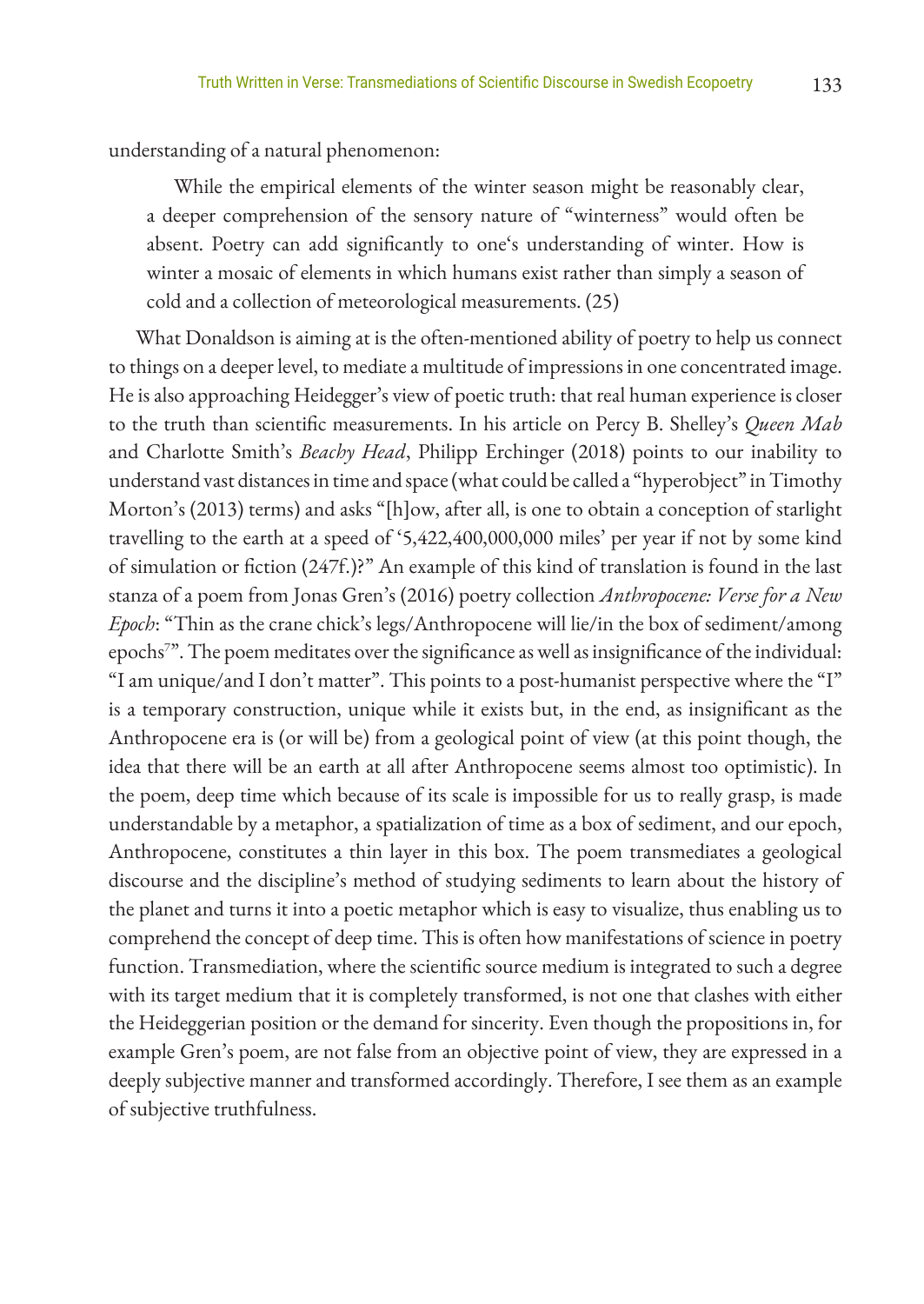#### **5. Transmediation of Form and Content as Objective Truthfulness**

Nevertheless, there are instances where the transmediated characteristics are easier to identify, when the poetic form and the scientific form are not integrated in the sense that the poem has features or stylistics borrowed from scientific media, but rather are combined on the page: two forms that coexist in the same text but are distinguishable. Examples of this are quotations from and references to scientific media products or media types in poetry. Quotes and footnotes, as well as other types of references in poetry, can have many purposes: to tell a parallel story, to deconstruct the text by making it polyphonic, to illustrate the multiplicity of contexts and intertexts surrounding a literary work of art or, in a postmodernist manner, play with meta levels. In the present case we are interested in quotes, references and glossaries containing facts about scientific issues. We want to know if the objective truth claims associated with these types of paratexts remain when they appear in poetry. Erchinger (2018) discusses how we can understand the scientific footnotes in Shelley's *Queen Mab,*  and one of his conclusions is that the notes create truth claims, as "the note seems to provide a scientific basis for the imagery used in the verse text, making evident, as Robert Mitchell has argued, that the poetic description is true to a mathematical conception of the world, rather than entirely arbitrary or fictitious" (247). Erchinger asserts that footnotes and the like give credibility to the assertions made in the poem, while Ilya Kukulin (2010), in his discussion of Russian documentalist poetry, argues that factual source media are used mainly for aesthetical reasons, an aesthetics *by way of* truthfulness:

[D]ocumentary images, original texts, and testimonies are increasingly being used for the creation of artworks that are not intended to be reports, but instead tell philosophical parables (the films by Godfrey Reggio) or express profoundly lyrical utterances (some of Alexandr Sukorov's films). It is obvious that the basis of documentalism is not only – or not so much – the material but the aesthetic objective: in documentary art, the author assumes the position of the eyewitness, reporter, or public political thinker and orator, justifying his position by referring to "real facts" (the films of Michael Moore). (585)

Kukulin (2010) asserts that by using what he calls "life-like material" in poetry the reader is guided "toward viewing 'authenticity' as an important aesthetic aspect of the work (586). The effect is that the reader is required to "to apprehend documents or factual information in two different registers simultaneously – the aesthetic and the social (or historical-anthropological)" (586), which is applicable in our case if we replace "social" with "natural-scientific". The transmediation from one qualified medium to another forces us to understand both media in a novel way, where the poetic discourse is taken as being more objectively truthful and the scientific discourse is understood aesthetically as well: "the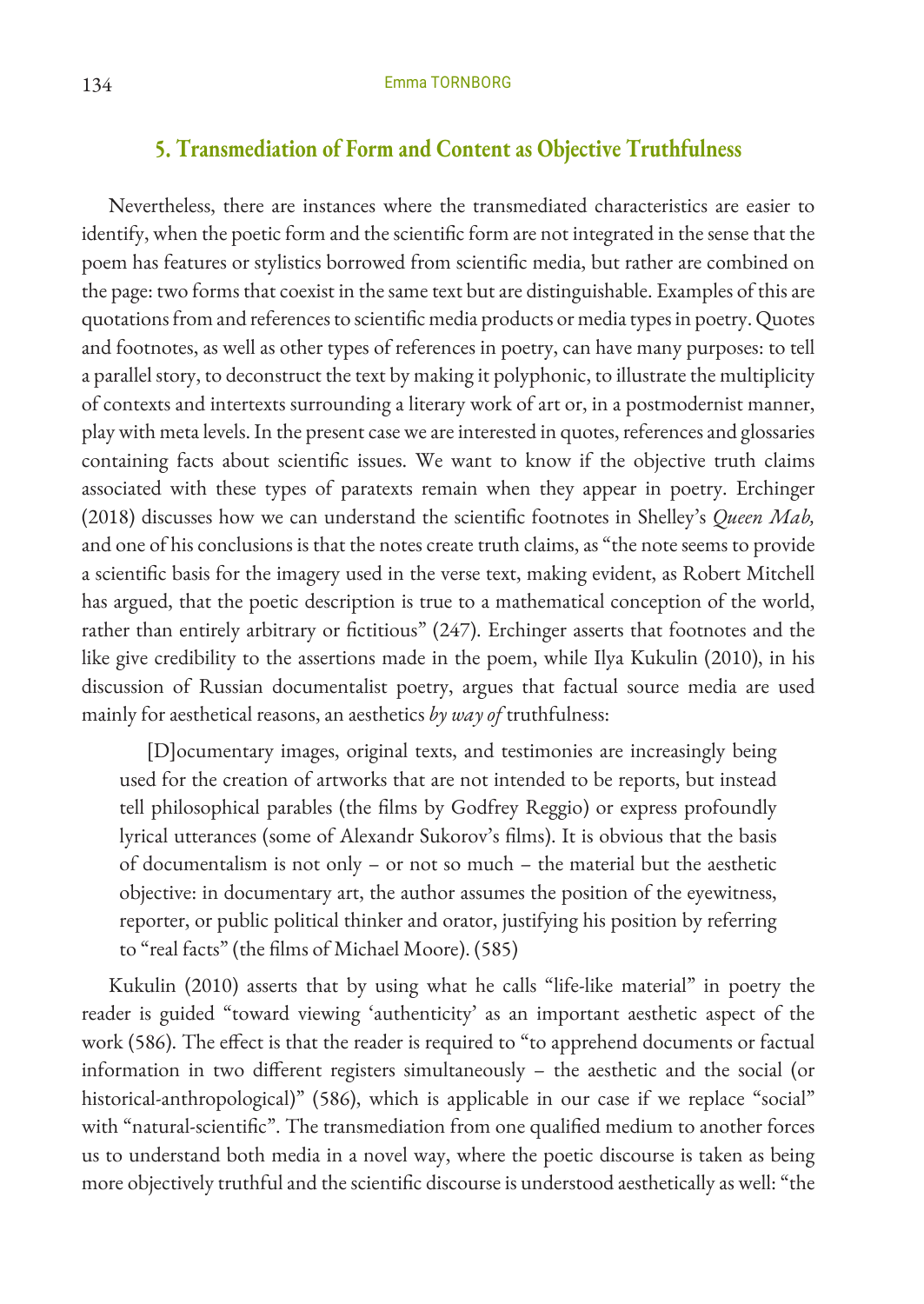visions of poetry are supported by science" but "the progress and programs of the various sciences are themselves unified by a vision that only poetry can provide" as Robert Mitchell (2001, 2) asserts in his discussion of Shelley's *Queen Mab.* Even though there are obvious differences between canonized Romantic poetry and modern Russian poetry, the factual information seems to play similar parts in the given examples. Furthermore, Mitchells assertion ties in with the analysis of Jonas Gren's poem earlier and the discussion of its role as a translator: poetry can enable us to grasp hyperobjects.

Having examined several transmediations of scientific material to poetry, I would say that the transmediation of scientific or factual media characteristics generally has two functions: it affects both how we perceive the poem aesthetically and how we regard its claims to truthfulness. The authenticity, I argue, does not solely have an aesthetic purpose, but also an aspiration to inform readers about real conditions and events. Kukulin (2010) describes three tendencies in the "manifestations of documentalism" he sees in contemporary Russian poetry:

The first includes poems in which the objective to create a particular kind of reportage, a report on a nonfictitious event, is declared either openly or indirectly. Thus the reader's trust in the author is based squarely on the report's nonfictitious nature, while the event's "genuineness" becomes, in some sense, an additional prerequisite for perceiving it aesthetically. The second tendency includes collages made from other people's texts, which are regarded as the manifestation of another consciousness and as the incursion into the text of another social and psychological reality. The third tendency could be called combined or synthetic - it is based on existential lyrical utterances provoked by documents which are either cited or, paradoxically, "produced" through the signs of their own absence, that is, through indications to the effect that such a document could exist (a kind of "shadow" of the document). (595)

While it could be argued that the above cited poem by Jonas Gren belongs to the third tendency, we will now look at a poem where the latter two tendencies can be identified, Maria Küchen's (2015) poem about ghost nets:

"There are examples in the literature of ships with a large surplus of nets on board in empty storage spaces. When these storage spaces get filled with catch, some of the unnecessary nets are dumped. A catch of valuable fish compensates for the value of the nets that are thrown overboard" *ghost nets that beyond control keep on catching: net on shipwrecks, nets that have been dumped or lost: they continue to catch year after year*, I see them, creatures flouncing in the gillnets, the voices, I hear them produce power structures as if they still belonged to someone who could force me to anything.<sup>8</sup>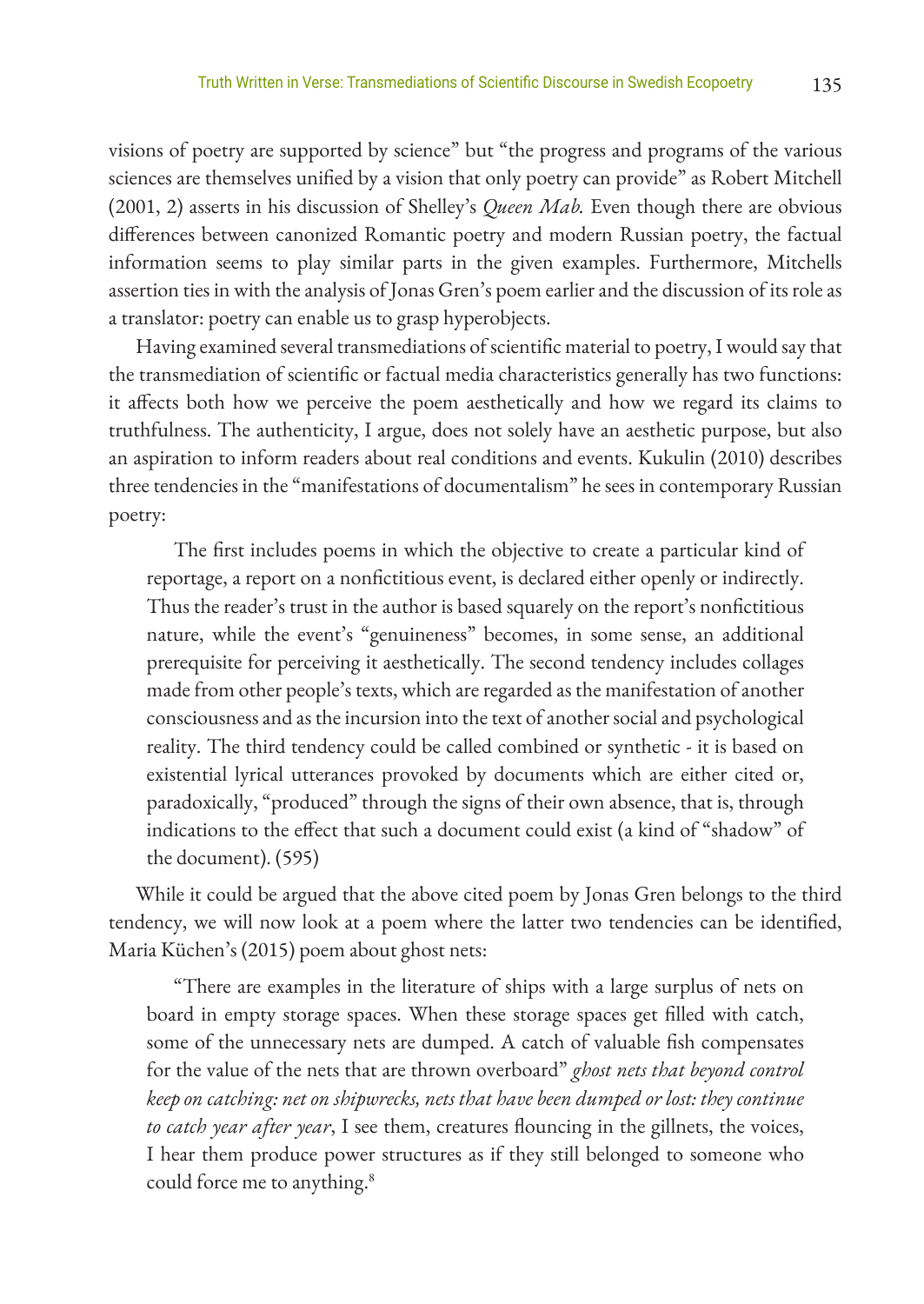#### 136 Emma TORNBORG

Küchen lists a few sources at the end of the book but does not specify which quote comes from what source. However, all the sources listed at the end are factual (newspaper articles) and/or scientific. The poem is structured as a prose poem but with three formally different parts: The first one is a quote and the second one is in italics which gives it a sense of stream of consciousness, especially since there are no full stops or capital letters. The last can be seen as a sort of more distanced comment to the two earlier parts, a kind of a volta (turn of thought or argument) since the poetic persona is here introduced for the first time. The first part, being transmediated from a factual source medium, has a formal tone and does not express any emotions, even though what is actually said is unsettling. It gives objective credibility to the poem, gives it a clear purpose, and situates the poem in a specific context. On the other hand, the clash between the neutral tone describing something horrible and the poetic context it appears in aestheticizes the quote; it is now part of a poem, an artistic media product, and in this new role it appears even more apocalyptic and fateful. There are many ways to understand and interpret this poem. In this context, and because of the ecopoetic nature of Küchen's poetry collection as a whole, I have limited myself to a strictly ecocritical reading.

In one extreme example of scientific quotation and reference, Swedish poet Åsa Maria Kraft's poem (2007): "The Definition of the Koch Snowflake (the Koch curve)" from *Permafrostens avtagande* [the declining of the permafrost] consists of one lengthy quote and one image from Wikipedia about the Koch curve<sup>9</sup>.

Definition of the Snowflake curve (the Koch Curve)

- 1. Take a line.
- 2. Split the line in three equally large parts.
- 3. Make a copy of the middle part.
- 4. Put the two copies in angle against each other so that they fit in the same section as a singular line usually does.

Repeat (iterate) from step 2 for all the new lines that have emerged because of the operation.

The number of new lines to operate on will always be 4 times the earlier number of lines, so the number of lines after *n* iterations will consequently be 4*n.* The line increases its length with one third after each new iteration and will therefore finally be an infinitely long curve, although within a limited space. Because of that, the scantling numeral of the curve is not an integer. This is the reason that the Koch curve is a fractal, (from lat; fractus, *fraction*). The Hausdorff dimension of the Koch curve is

ln 4/ln 3≈1, 261860.

(http://sv.wikipedia.org/wiki/Von\_Kochs\_kurva (n.p)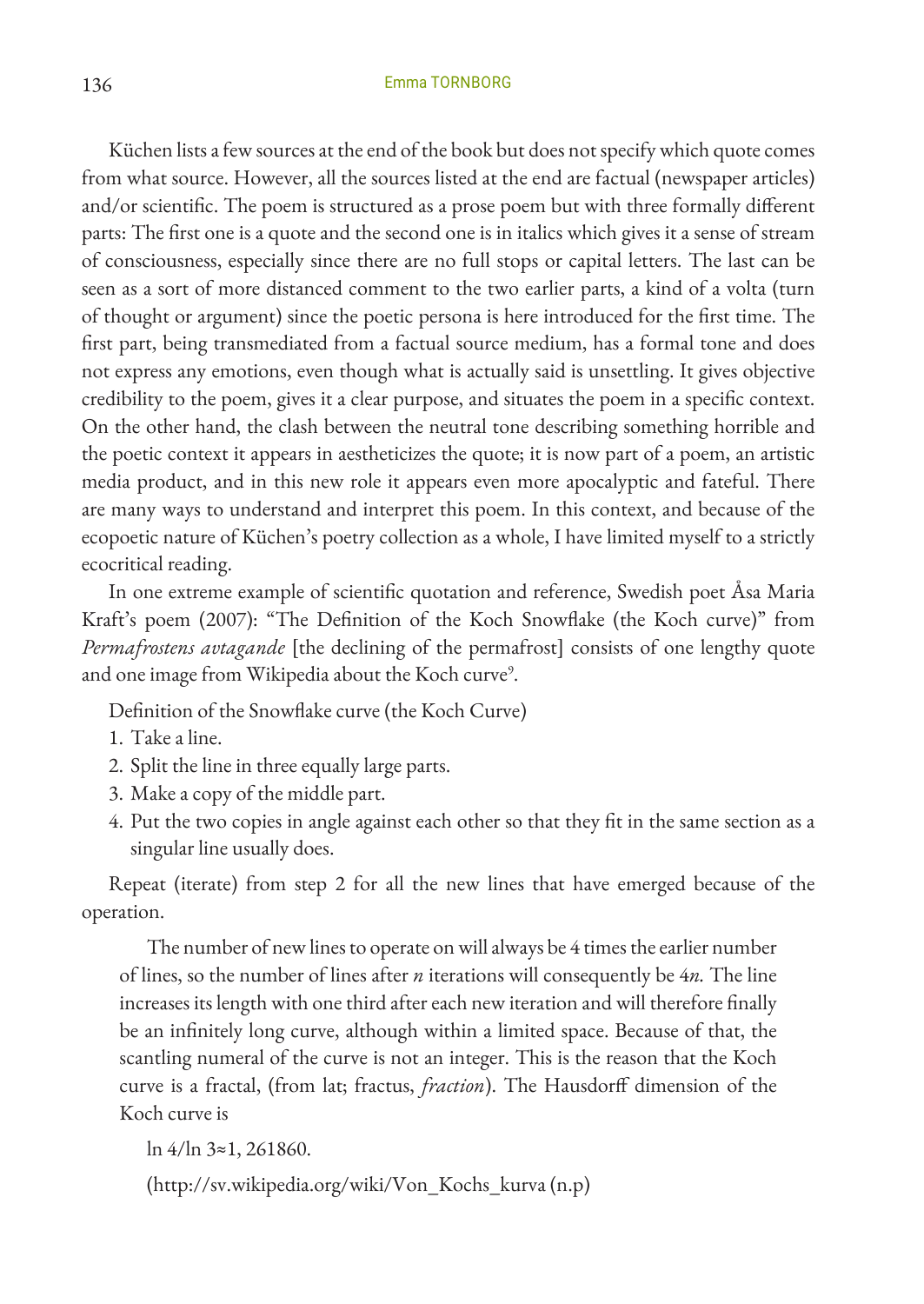In this poem, Koch's snowflake, which is a mathematical term that describes a geometrical phenomenon, is represented in two ways. Verbally, by means of the Wikipedia quote with a footnote that tells us where the quote is taken from, and graphically, by means of depicted geometric forms, also taken from the Wikipedia article<sup>10</sup>. When reading "Definition of the Snowflake curve (the Koch Curve)", Jorge Luis Borges' short story "Pierre Menard, author of the *Quixote*" first published 1939, comes to mind. Pierre Menard, as we know, does not want to repeat Cervantes' achievement, namely being Cervantes writing *Don Quixote*, he intends to be Pierre Menard writing *Don Quixote*<sup>11</sup>. The difference, obviously, spells context. The same thing can be said about Kraft's re-writing of the short Wikipedia text. There are of course dissimilarities. For us, one crucial difference is that Kraft has a reference which frames her text as a quotation. However, by letting it constitute the whole poem, the text transcends the quotation to become a transmediation, and thus a transformation, of the original media product. In my further analysis, I will situate the Koch Curve poem in the poetry collection as a whole.

The way the collection is structured both formally and in terms of content, makes it difficult to separate the texts/poems from one another and look at them as separate entities. The poem (or part of the poetry collection, there is no clear demarcation between the texts and they are often untitled) is placed on the fourth page in the book and operates as an introduction to its main theme, namely climate change and the consequences of the melting of the permafrost, for example the release of methane gas which will further affect the climate. In that context, Koch's snowflake, a mathematical formula that in its graphic form is similar to the shape of a snowflake, transcends its function as an abstract fractal and is given concrete properties as well. This is further emphasized by the other factual texts, which describe the properties of real snowflakes. The snowflake functions in this context both as an index of a /c/older climate, and as a symbol for climate change.

Kraft's poetry collection is partly structured as a script for a surrealistic play, complete with stage directions, in which Richard Nixon plays Dick Cheney and Arja Saijonmaa (a Finnish singer) plays Condoleezza Rice. There is also a character named Metan, "a creature that was born from the methane gas that is released from the northern mires where the permafrost is declining" (played by Jan von Eyck's painting of his wife, Margareta van Eyck), and a choir playing the role of the Pit/the Controlled, "a system of secret, underground prisons/their content". The two final parts are Wilson A. Bentley, American meteorologist and the first photographer who captured snowflakes on camera (he plays himself) and "a silent, but visible, voice from a screen grown out of Metan's belly" (which gives associations to such diverging media products as children's television program *Teletubbies* and the film *Videodrome*). The cast is presented on the first spread, on the right page (the left page depicts Koch's snowflake, as does the whole cover of the book). The first lines on the page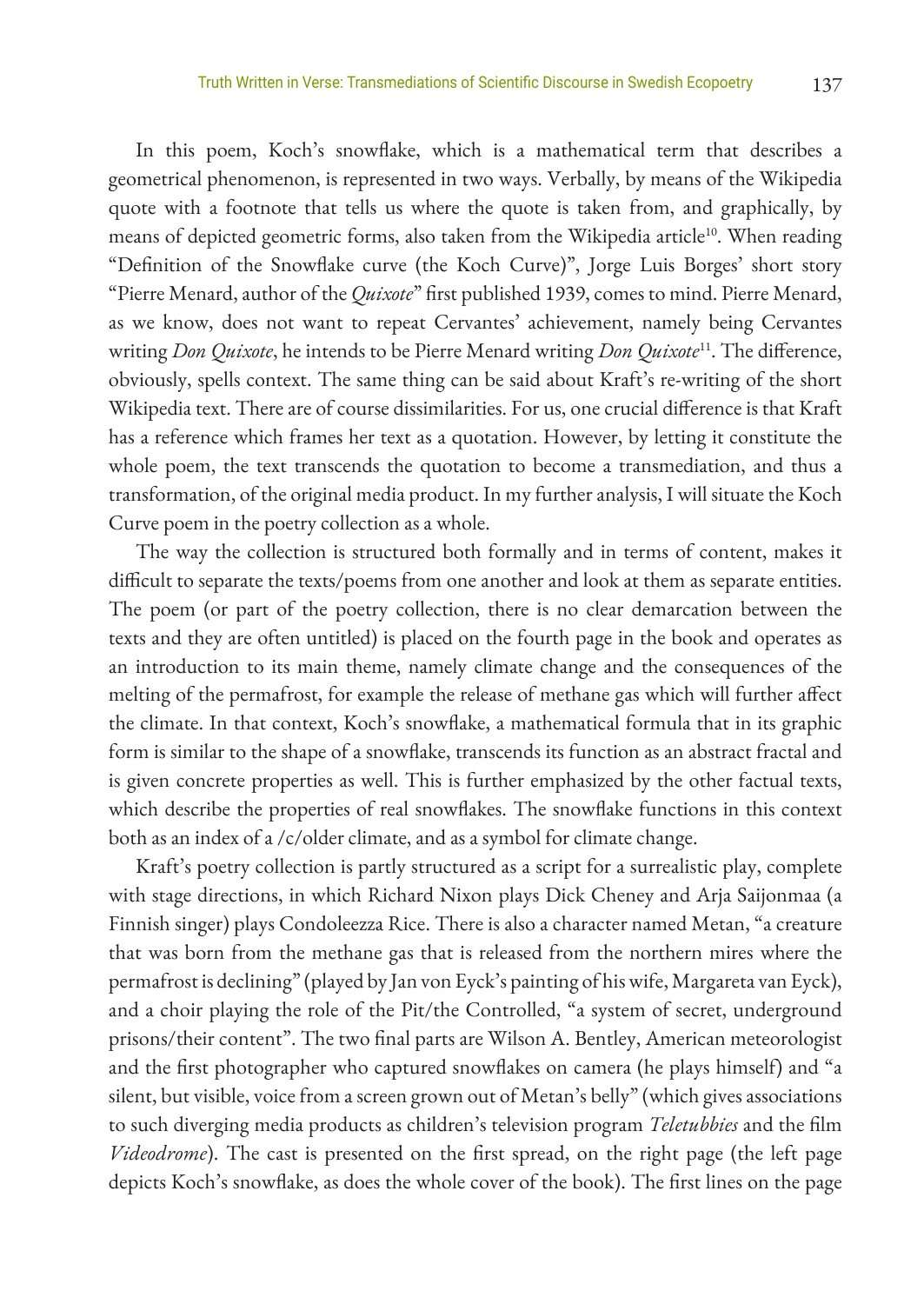read as follows:

The The-atre proudly presents THE DECLINING OF THE PERMAFROST or THE SNOWFLAKE CURVE a museicicle<sup>12</sup>

The actors appear on stage both in character and as themselves. Even when they are cast in the same scene, most of the time they do not interact or really communicate with each other, instead they seem to be prisoners in their own minds, mumbling nonsense or singing to themselves. References to warfare and political events are mixed with lines from popular songs and endless repetitions of words or parts of words. Many of the characters exist or have existed in real life which grounds the collection in reality, but a twisted and distorted reality where Arja Saijonmaa in her role as Condoleezza Rice sings her own most famous song and Dick Cheney's character mumbles tirades about the military anti-terrorist operations "Vigilant Guardian" and "Able Danger" (connected to 9/11) and at the same time plays videogames.

Metan enters some scenes, almost like a fate, declaring that this has to be done, that she needs to change. The choir sings about the frozen ground turning to mud. In other scenes, William A. Bentley describes his encounters with snowflakes, and the collection also contains reproductions of Bentley's photographic depictions of snowflakes. The book ends with a list of references, but the Koch Curve poem is the only one with a citation. The scenes alternate with short texts that in a factual manner describe different properties of snowflakes, for example:

#### 1 Plates

If the air is dry, the crystal will not be able to grow bigger, instead it will keep the basics, the shape of a six-sided prism. They form at temperatures between -10 and -20 degrees Celsius. (7)

These short texts are then manipulated into longer texts with repetitions and inversions of words and sentences, as well as new semantic elements. Versions of the text quoted above, for example, appear on pages 9, 11, 13, 15, 17, 19, 21, 23, 25, 27 and 29. Thus, the book itself can be described as Koch's snowflake: constant iterations that render the form more and more complex $13$ .

Due to the citation, the Koch Curve poem itself is understood to be truthful: we do not doubt that the Koch Curve exists and that it is described correctly. However, in line with Kukulin's (2010) assertions, we also read the description from an aesthetic point of view: what role does this transmediation play aesthetically? As Jørgen Bruhn (2013) has suggested, transmediations must be understood as dialogical processes in which the source medium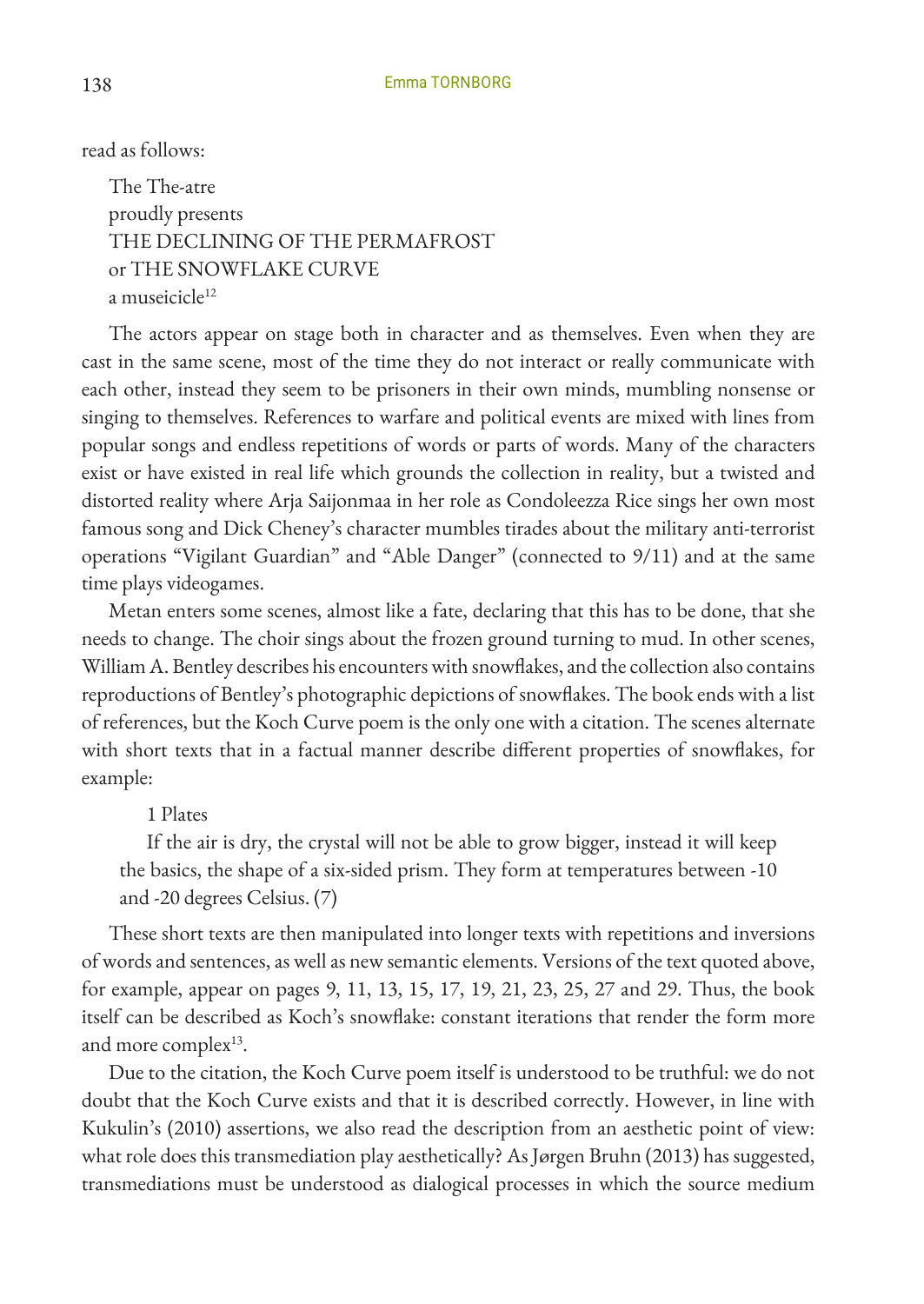

and the target medium both affect each other, and where they both become transformed due to the transmediation. After having read Kraft, Koch's curve suddenly appears poetical, almost mystical, and that association is activated every time I encounter the Koch curve in other contexts.

Due to the citation, the Koch Curve poem itself is understood to be truthful: we do not doubt that the Koch Curve exists and that it is described correctly. However, in line with Kukulin's (2010) assertions, we also read the description from an aesthetic point of view: what role does this transmediation play aesthetically? As Jørgen Bruhn (2013) has suggested, transmediations must be understood as dialogical processes in which the source medium and the target medium both affect each other, and where they both become transformed due to the transmediation. After having read Kraft, Koch's curve suddenly appears poetical, almost mystical, and that association is activated every time I encounter the Koch curve in other contexts.

Returning to the poetry collection with these new associations in mind, the aesthetical properties of the poem are highlighted both in terms of form and content. It functions, as stated above, as an introduction to the main theme, and it can also be regarded as a description not only of the fractal but of the architecture of the collection as well. However, in the light of the rest of the collection, I believe that it also says something about the spatiotemporalities of the Anthropocene. In the description of the Koch curve we read that "[t]he line increases its length with one third after each new iteration and will therefore finally be an infinitely long curve, although within a limited space". We live within the boundaries of our earth-space, but time is unlimited; earth can fill an almost infinite amount of time. This vertiginous perspective is reflected in the theater script, where names such as Rice, Cheney and Nixon seem oddly dated already, while others, such as van Eyck and Bentley, seem more unaffected by the passing of time (the status of Arja Saijonmaa is somewhat unclear at this time). Metan symbolizes deep time, sprung from the methane gas released from the ancient permafrost.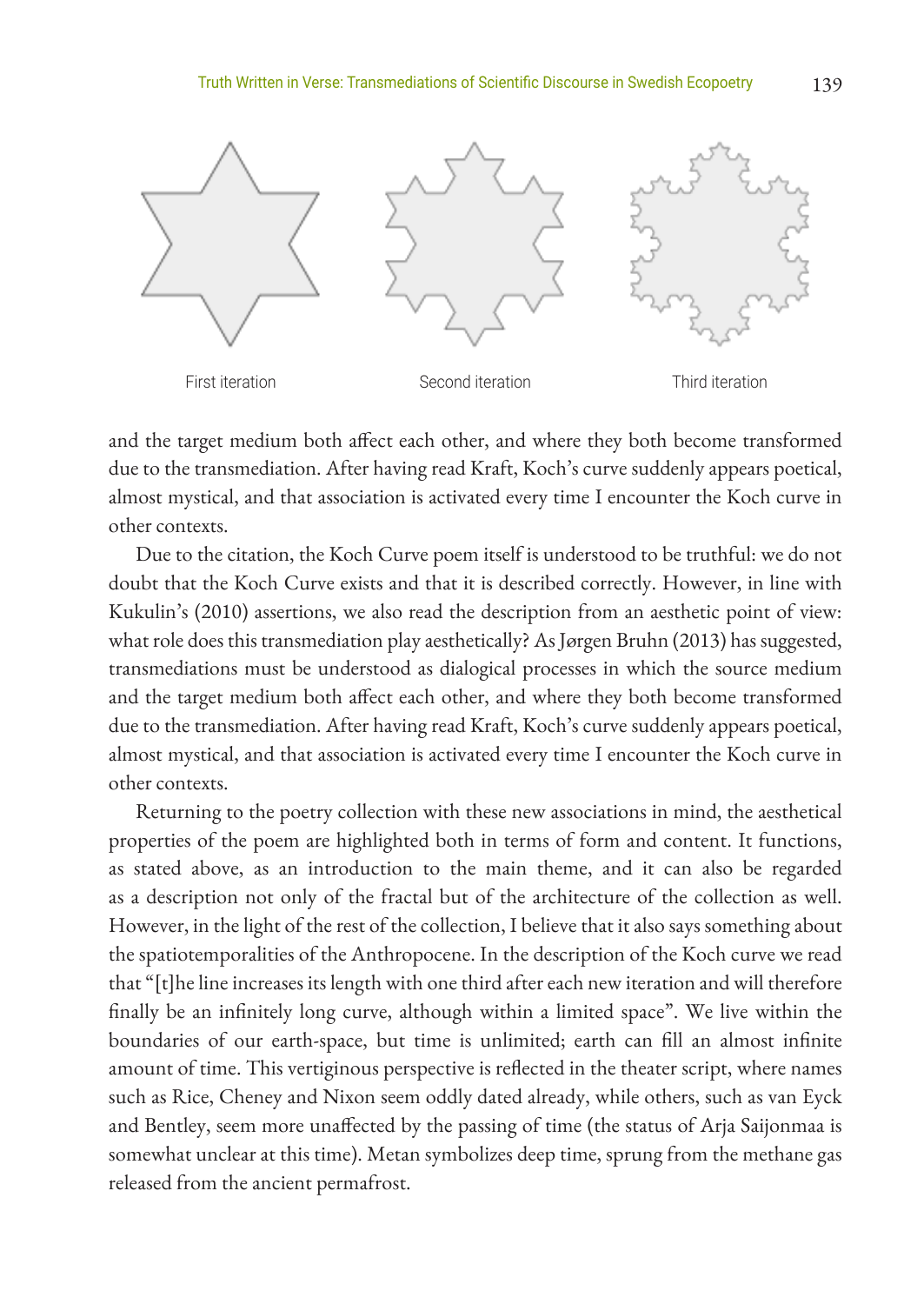The stylistics of the poetry collection varies between sections. The formal descriptions of snowflakes are, I would say, instinctively interpreted as truthful (they turn out to be quotes from a chemistry teachers' experiment manual). However, when they expand and become more and more nonsensical, inverted and fragmented, they adopt poetic properties, and invite the reader to focus on the materiality of written text:

*On the screen on Metan's belly:*

if the air is dry the crystal will if the air is dry the crystal will not the crystal not the crystal not be able to grow bigger instead it will keep the basics the shape of the shape of the shape of a a a six-sided sided sided prism (11)

Just as snowflakes melt, the text dissolves before our eyes. This is just one of many examples of textual iconicity in the collection which, as previously mentioned, also contains reproductions of Bentley's photographs. The multimodality and the mixing of genres reflect the fragmentation and polyphony of the collection. The constant references, both verbal and graphical, to the natural sciences (there are also references at the end of the book) form the basis and permeate the collection.

However, can we trust what we read when so much of the content has become distorted? And if not, what is the function of these scientific references? I still believe that they, to a certain degree, serve the same purpose as in the other examples – to establish a link to reality, to say truthful things about ecological issues. In that regard, the references have a didactic function. However, the disintegration of the text points at the same time to the fact that what we hold as long-established truths, are changing. The text dissolves just as the ancient permafrost, leaving us exposed, confused and afraid.

#### **6. Conclusion**

In this article, I have shown how different kinds of transmediations (transmediations that result in different degrees of transformation) affect truth claims and truthfulness in ecopoetry. Subjective truth claims are related to subjective truthfulness and can be found in ecopoetry – and other types of poetry as well – that conveys a sense of authenticity and sincerity about the sentiments and experiences it expresses. Objective truth claims are related to objective truthfulness and prevail in poetry that contains quotes and references from scientific and other factual sources which can be verified. Ecopoetry gains from being perceived as truthful – it has something important to tell us that we had better believe, and transmediations from scientific sources is one way of convincing us of its urgency. I have also discussed how form and stylistics can function as a truth claim: I hypothesize that we are more inclined to believe that something is a fact if it is presented in a factual manner.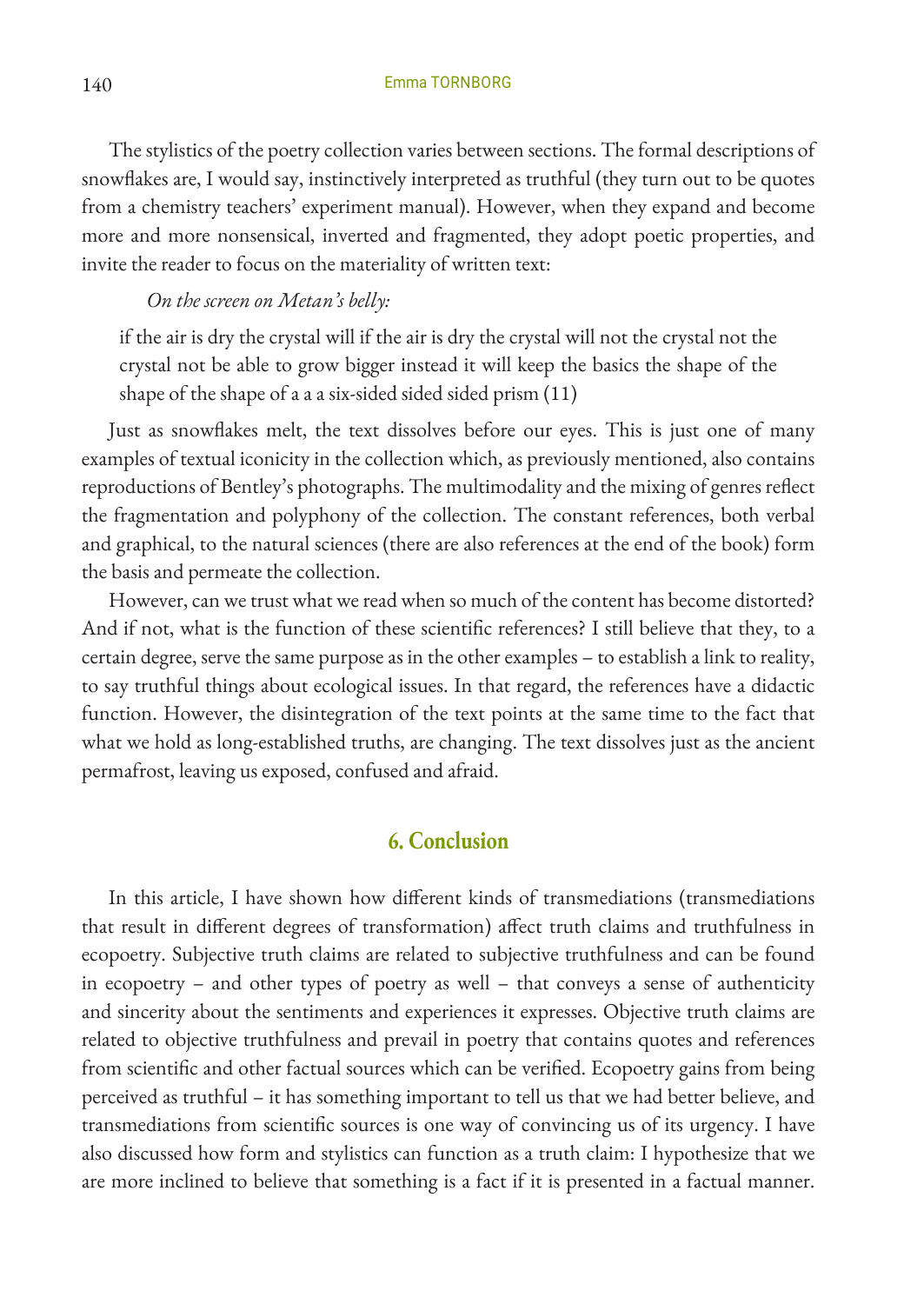Therefore, poetry that borrows form and stylistics from scientific and factual media are more likely to be perceived as objectively truthful. Poetry can also engage with scientific facts and form in an avant-gardist, experimental manner. This does not necessarily reduce the truth claims embedded in scientific facts, data and discourses. By making them part of the poetic discourse, they must change, adapt or in other words: transform. They are transferred from one context to another, and they affect and become affected, by the transfer.

I have also discussed the notion that poetry can serve as a translator that enables the reader to understand scientific concepts and hyperobjects such as deep time and vast distances, first and foremost by means of metaphors. I believe that poetry has that potential, but, unlike Mitchell, I do not claim that poetry is the only medium with that capacity. All kinds of aesthetic media have the potential to explain the world and the human condition, and to give us new perspectives on difficult issues.

## **End Notes**

- 1. Ecopoetry can be defined as poetry that in various ways processes ecological issues as well as the relations between humans and the non-human world.
- 2. Obviously, scientists can be wrong, but science has, in most cases, the intention of being truthful, which is why we ascribe objective truth claims to scientific media. Furthermore, science can be validated and falsified: sources and references can be checked, and experiments can be repeated.
- 3. As I have stated elsewhere (Tornborg 2020), I regard truth claims in literature as being either something that we "by means of experience and habit" ascribe to the text or "claims made in the text, in various ways, implicit or explicit, of being truthful about external conditions" (9).
- 4. The problem with this type of reading is that it is based mostly on presumed intention and often disregards other interpretations based on the poetics and aesthetics of the author. However, authenticity is more than the understanding of the text as a "confession" (which is how female poets often are read), since a poem can be authentic without solely expressing the sentiments of the poet.
- 5. Or did it? Having read excerpts from the article, I'm thinking that maybe it makes more sense than the authors themselves understand, the reason being that they, in fact, do not belong to the field they criticize. With that being said, many, many statements in the article are preposterous and it should not have been published. However interesting, this discussion is way beyond the scope of the present article.
- 6. A poem might make use of scientific discourse and jargon for aesthetic, ironic or formally experimental reasons, which would contradict what is said above. However, I believe that such objectives would be quite easy to spot. Furthermore, a poem can be both formally experimental and actually tell facts, which we will see further on.
- 7. Translated by Jonas Gren and Dougald Hine.
- 8. The poem is translated by Maria Küchen and me.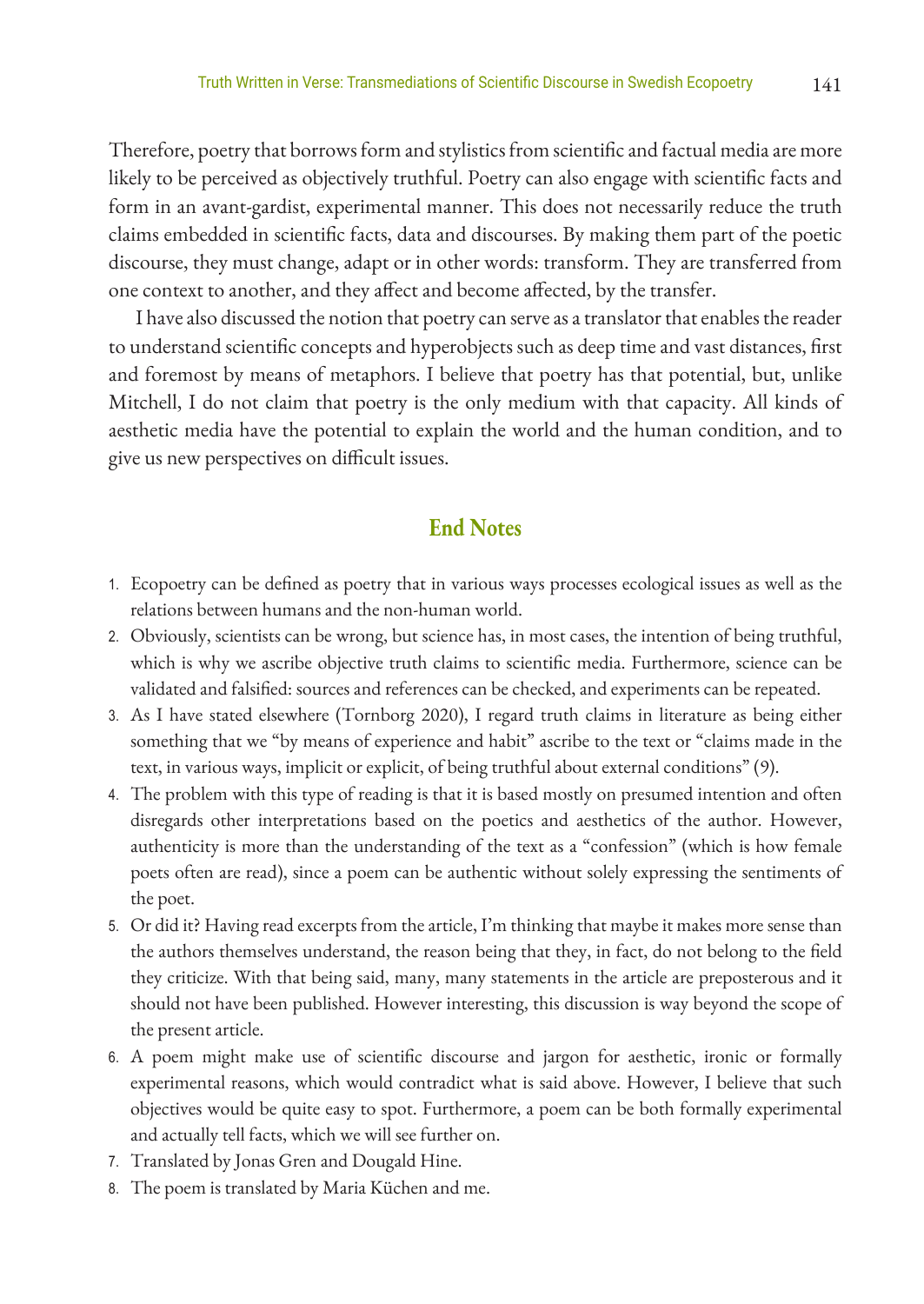- 9. The quote from Wikipedia is originally in Swedish, here I have used the English version.
- 10. I am aware that Wikipedia is not academically regarded as a scientific source, however, it is very easy to control the truth-value of its articles, especially if they have, as in this case, respectable references. General and established knowledge is usually represented correctly in Wikipedia.
- 11. Related to the discussion above about jargon and stylistics, it can be noted that the narrator of Borges' short story has a very formal tone which resembles that of a literary scholar, with lengthy quotations from the discussed author and a complete list of his body of work. However, as soon as one starts to read them it is obvious that it is fiction.
- 12. I have translated the excerpts from Swedish to English.
- 13. In that regard, Kraft's book resembles, and is perhaps inspired by, Danish poet Inger Christensen's poetry collection *Alfabet* (1981), which is structured according to the Fibonacci Sequence, meaning that "[e]ach number in the sequence is the sum of the two numbers that precede it" (https://www.livescience.com/37470-fibonacci-sequence.html).

## **Works Cited**

- Aichele, George. "The Synoptic Gospels." *The Oxford handbook of English Literature and Theology*, edited by Andrew Hass, David Jasper, and Elisabeth Jay, Oxford University Press, 2007.
- Boghossian Peter, and Lindsay, James. "The Conceptual Penis as a Social Construct: A Sokal-Style Hoax on Gender Studies." *Sceptic*, https://www.skeptic.com/reading\_room/conceptual-penis-so cial-contruct-sokal-style-hoax-on-gender-studies/. Accessed 31 July 31, 2020.
- Bruhn, Jørgen. "Dialogizing Adaptation Studies: From One Way Transport to a Dialogic Process." *Adaptation Studies. New Challenges, New Directions*, edited by Jørgen Bruhn, Anne Gjelsvik, and Eirik Frisvold Hanssen, Bloomsbury, 2013, pp. 69-88.
- Carspecken, Francis Phil. *Critical Ethnography in Educational Research; A Theoretical and Practical Guide*. Routledge, 1996.
- Christinidis, Georgia. "Truth Claims in The Contemporary Novel: The Authenticity Effect, Allegory, And Totality." *Realisms in Contemporary Culture: Theories, Politics, And Medial Configurations*, edited by Dorothee Birke and Stella Butter, Walter de Gruyter, 2013, pp. 33–48.
- Coventry, Rachel. "Poetic Truth in a Post-Truth World: a Heideggerian Take." *Humag*, Feb. 2017, http://humag.co/features/poetic-truth-in-a-post-truth-world. Accessed 3 June, 2020.
- Donaldson, Daniel P. "Teaching Geography's Four Traditions with Poetry." *Journal of Geography,* vol. 100, no. 1, 2001, pp. 24–31
- Elleström, Lars. *Media Transformation: The Transfer of Media Characteristics Among Media.* Palgrave Macmillan, 2014.
- Enli, Gunn. *Mediated Authenticity: How the Media Constructs Reality*. Peter Lang, 2015.
- Erchinger, Philipp. "Science, Footnotes and the Margins of Poetry in Percy B. Shelley's Queen Mab and Charlotte Smith's Beachy Head." *European Journal of English Studies*, vol. 22, no. 3, 2018, pp. 241–257.